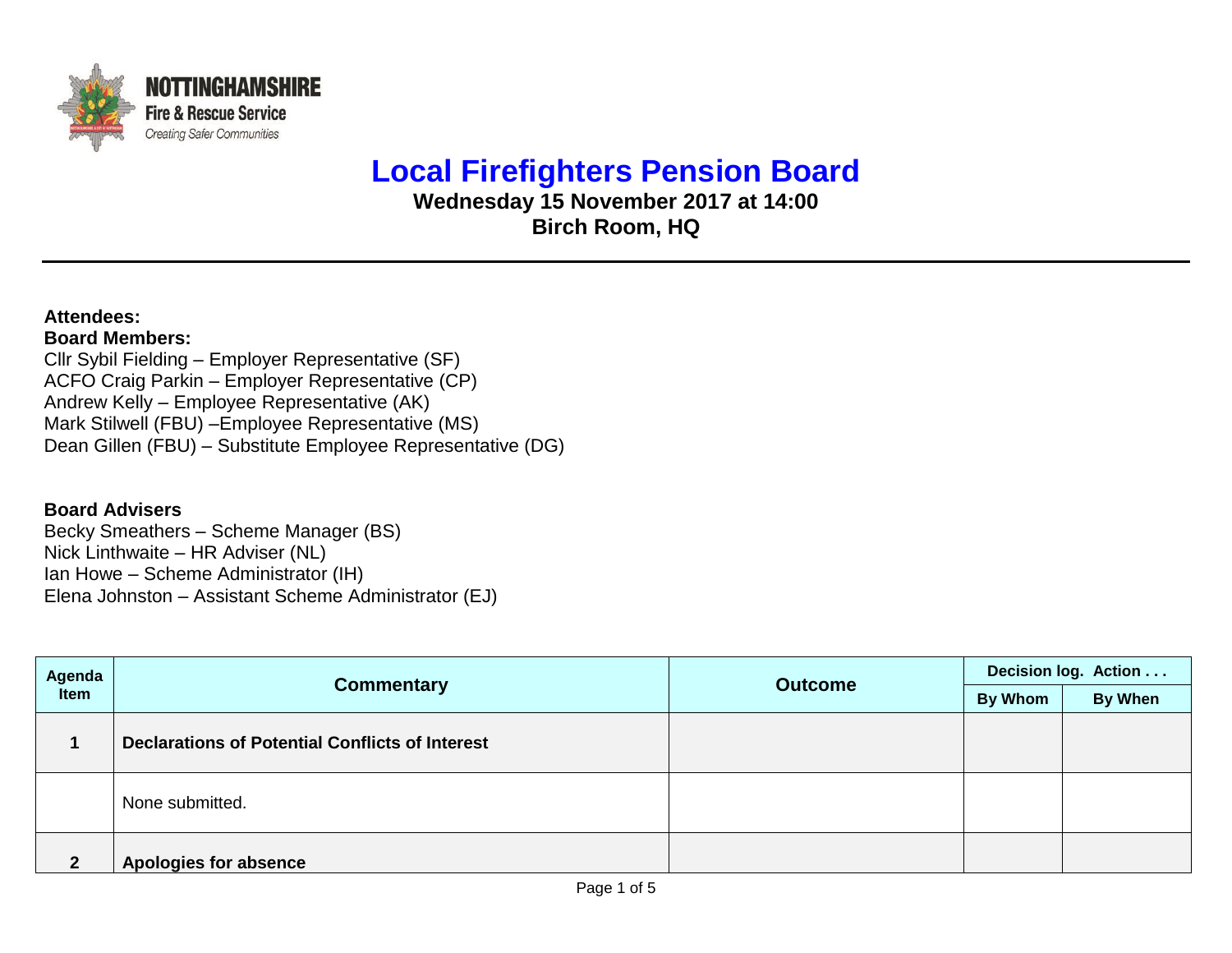| Agenda       | <b>Commentary</b>                                                                                                                                                                                                                                                                                                                                                                                                                                                                                                                                                                                                                                                                                                                                                                                                                                                                                                                                                                                                                                                                           | <b>Outcome</b>                                                                                                                                                                                                                                       | Decision log. Action   |         |  |
|--------------|---------------------------------------------------------------------------------------------------------------------------------------------------------------------------------------------------------------------------------------------------------------------------------------------------------------------------------------------------------------------------------------------------------------------------------------------------------------------------------------------------------------------------------------------------------------------------------------------------------------------------------------------------------------------------------------------------------------------------------------------------------------------------------------------------------------------------------------------------------------------------------------------------------------------------------------------------------------------------------------------------------------------------------------------------------------------------------------------|------------------------------------------------------------------------------------------------------------------------------------------------------------------------------------------------------------------------------------------------------|------------------------|---------|--|
| <b>Item</b>  |                                                                                                                                                                                                                                                                                                                                                                                                                                                                                                                                                                                                                                                                                                                                                                                                                                                                                                                                                                                                                                                                                             |                                                                                                                                                                                                                                                      |                        | By When |  |
|              |                                                                                                                                                                                                                                                                                                                                                                                                                                                                                                                                                                                                                                                                                                                                                                                                                                                                                                                                                                                                                                                                                             |                                                                                                                                                                                                                                                      |                        |         |  |
|              | None.                                                                                                                                                                                                                                                                                                                                                                                                                                                                                                                                                                                                                                                                                                                                                                                                                                                                                                                                                                                                                                                                                       |                                                                                                                                                                                                                                                      |                        |         |  |
| $\mathbf{3}$ | Minutes of the Meeting on 14 June 2017 and Matters Arising                                                                                                                                                                                                                                                                                                                                                                                                                                                                                                                                                                                                                                                                                                                                                                                                                                                                                                                                                                                                                                  |                                                                                                                                                                                                                                                      |                        |         |  |
|              | <b>Board Membership</b><br>Employer side need to consider the next chair in readiness for the next<br>meeting in March 2018.<br><b>Temporary Promotions</b><br>Temporary promotions are still with the scheme advisory board to look<br>at and consider what is deemed 'temporary', it will be mopped up at<br>the national level - to be removed for future meetings.                                                                                                                                                                                                                                                                                                                                                                                                                                                                                                                                                                                                                                                                                                                      | <b>Remove for future meetings</b>                                                                                                                                                                                                                    | <b>BS</b>              |         |  |
| 4            | <b>Current Pensions Issues (report)</b>                                                                                                                                                                                                                                                                                                                                                                                                                                                                                                                                                                                                                                                                                                                                                                                                                                                                                                                                                                                                                                                     |                                                                                                                                                                                                                                                      |                        |         |  |
|              | BS attended the pension conference in October 2017; a lot of<br>$\bullet$<br>what was discussed is contained in the report.<br>Confirmation for the date for making claims is required on part<br>$\bullet$<br>time workers and prevention of less favourable treatment<br>compensation, after which time BS can remove the £22k<br>budget.<br>BS to review the risk register in regard to budget implications<br>and risk on the FF Pension Scheme valuation as at 31 March<br>2016. The risk register will go through to the F & R committee<br>in January 2018 followed by Fire Authority in February.<br>The annual benefits statements were sent out on time, thanks<br>$\bullet$<br>to IH and his team as well as the Finance department at NFRS.<br>The checking and reconciliation of HMRC is ongoing.<br>$\bullet$<br>Contributions holiday for FF's serving over 30 years - to be<br>$\bullet$<br>removed from agenda for future meetings.<br>BS to investigate with LGA (scheme advisory board) on the<br>$\bullet$<br>HMRC rules regarding taxations of ill health pensions. IH | BS to review the risk register in<br>regard to budget implications and<br>risk on the FF Pension Scheme<br>valuation as at 31 March 2016<br><b>Contributions holiday for FF's</b><br>serving over 30 years - to be<br>removed from agenda for future | <b>BS</b><br><b>BS</b> |         |  |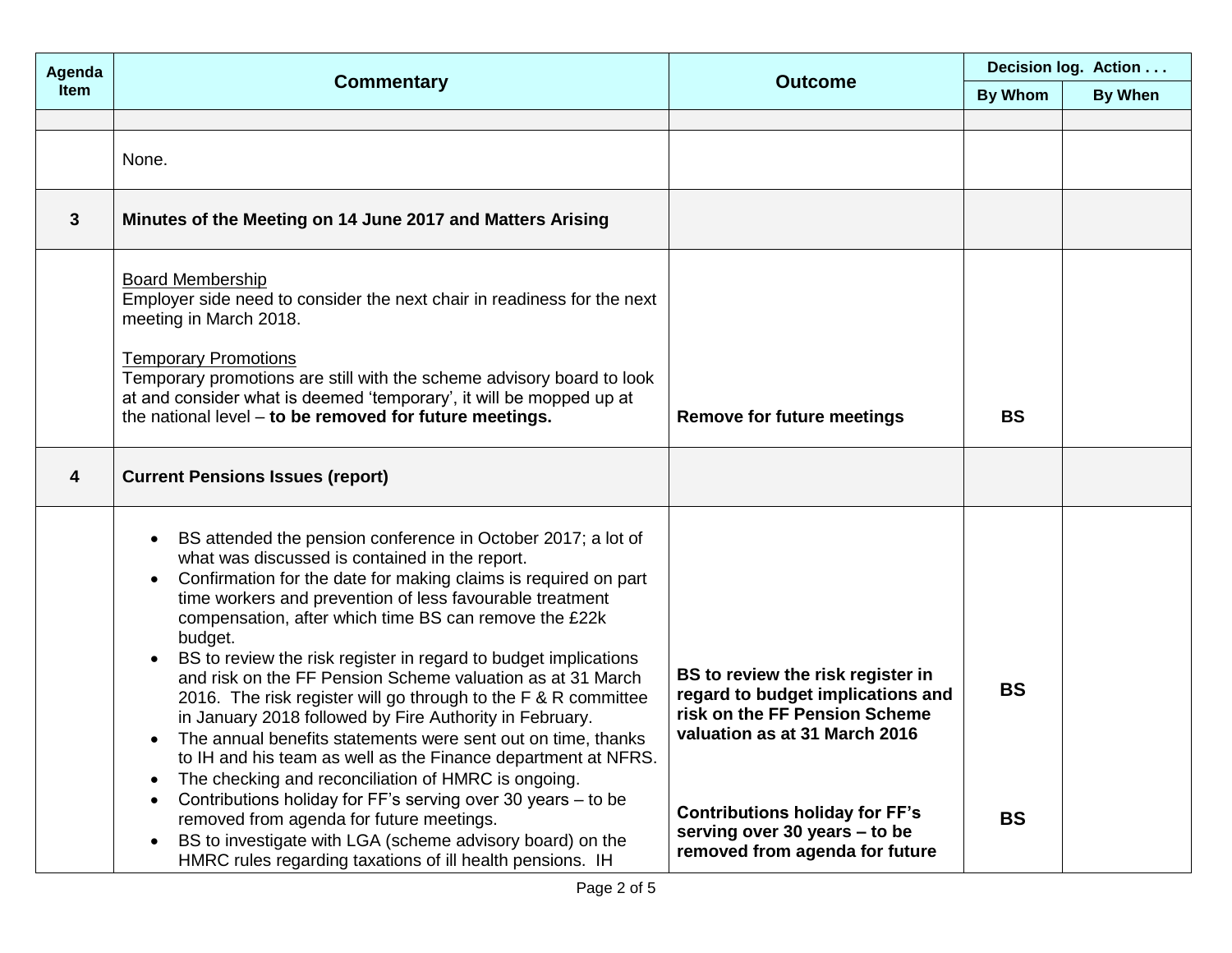| Agenda                  | <b>Commentary</b>                                                                                                                                                                                                                                                                                                                                                                                                                                     | <b>Outcome</b>                                                                                                                                                                                                                                                                                                              | Decision log. Action              |                |
|-------------------------|-------------------------------------------------------------------------------------------------------------------------------------------------------------------------------------------------------------------------------------------------------------------------------------------------------------------------------------------------------------------------------------------------------------------------------------------------------|-----------------------------------------------------------------------------------------------------------------------------------------------------------------------------------------------------------------------------------------------------------------------------------------------------------------------------|-----------------------------------|----------------|
| Item                    |                                                                                                                                                                                                                                                                                                                                                                                                                                                       |                                                                                                                                                                                                                                                                                                                             | <b>By Whom</b>                    | <b>By When</b> |
|                         | suggested the three services (LFRS, NFRS and DFRS) to write<br>jointly to LGA on this matter - all agreed.<br>BS has made amendments to the risk register (highlighted<br>$\bullet$<br>items). BS to add there will be more ill health retirements with<br>an aging workforce. BS to put the risk register as a separate<br>agenda item for future meetings.<br>Clarity on GDPR data is required - what is / isn't provided /<br>$\bullet$<br>shared. | meetings<br><b>LFRS, NFRS and DFRS to write</b><br>jointly to LGA on taxations of ill<br>health pensions<br>BS to add there will be more ill<br>health retirements with an aging<br>workforce<br>BS to put the risk register as a<br>separate agenda item for future<br>meetings<br><b>Clarity on GDPR data is required</b> | IH / BS<br><b>BS</b><br><b>BS</b> |                |
|                         |                                                                                                                                                                                                                                                                                                                                                                                                                                                       | - what is / isn't provided / shared                                                                                                                                                                                                                                                                                         | IH / BS                           |                |
| $\overline{\mathbf{5}}$ | <b>Joint Pension Board (report)</b>                                                                                                                                                                                                                                                                                                                                                                                                                   |                                                                                                                                                                                                                                                                                                                             |                                   |                |
|                         | All supported a joint pension board. If agreed at Fire Authority, CP to<br>support BS in the process.                                                                                                                                                                                                                                                                                                                                                 |                                                                                                                                                                                                                                                                                                                             |                                   |                |
| 6                       | Pension Metrics 30 September 2017 (report)                                                                                                                                                                                                                                                                                                                                                                                                            |                                                                                                                                                                                                                                                                                                                             |                                   |                |
|                         | BS to add the metrics to 'Current Pension Issues' for next meeting.                                                                                                                                                                                                                                                                                                                                                                                   | BS to add the metrics to 'Current<br>Pension Issues' for next meeting                                                                                                                                                                                                                                                       | <b>BS</b>                         |                |
| $\overline{7}$          | <b>KPI's (report)</b>                                                                                                                                                                                                                                                                                                                                                                                                                                 |                                                                                                                                                                                                                                                                                                                             |                                   |                |
|                         | No current issues.                                                                                                                                                                                                                                                                                                                                                                                                                                    |                                                                                                                                                                                                                                                                                                                             |                                   |                |
|                         | <b>Any Other Business</b>                                                                                                                                                                                                                                                                                                                                                                                                                             |                                                                                                                                                                                                                                                                                                                             |                                   |                |
|                         |                                                                                                                                                                                                                                                                                                                                                                                                                                                       |                                                                                                                                                                                                                                                                                                                             |                                   |                |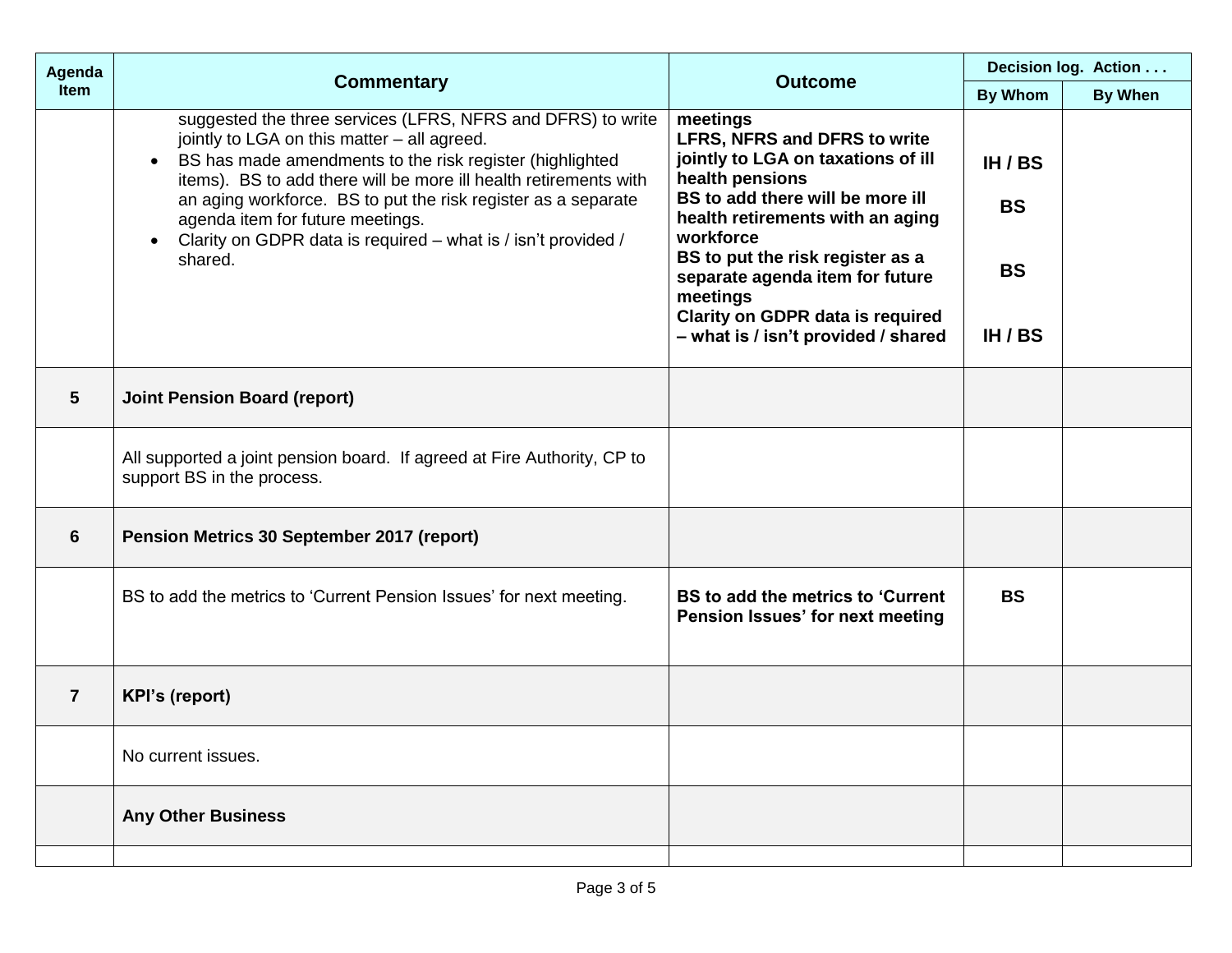| Agenda      |                                                                                                                                                                                                                                                                                   | <b>Outcome</b> | Decision log. Action |         |  |
|-------------|-----------------------------------------------------------------------------------------------------------------------------------------------------------------------------------------------------------------------------------------------------------------------------------|----------------|----------------------|---------|--|
| <b>Item</b> | <b>Commentary</b>                                                                                                                                                                                                                                                                 |                | By Whom              | By When |  |
|             | <b>Next Meeting</b><br>14 March 2017 at 2pm, Rowan room, HQ.<br><b>Pension Return</b><br>BS has received the pension return from the pension regulator. The<br>survey has not yet been received however. All agreed for BS to send<br>the survey off once received and completed. |                |                      |         |  |

## **Pension Board Meeting Actions (as at 22 September 2016)**

|                | <b>SMF</b><br><b>Discussion</b> | <b>Subject</b>                                                               | <b>Commentary</b>                                                                                                                        | <b>Due</b>  | <b>By</b>        | Comp | Over | <b>Comment</b> |
|----------------|---------------------------------|------------------------------------------------------------------------------|------------------------------------------------------------------------------------------------------------------------------------------|-------------|------------------|------|------|----------------|
|                | <b>Date</b>                     |                                                                              |                                                                                                                                          | <b>Date</b> | <b>Whom</b>      |      | due  |                |
|                | 13/01/2017                      | <b>Current Pensions</b><br><b>Issues</b>                                     | SM to draft a letter inviting<br>Malcolm Eastwood to the board.                                                                          |             | <b>SM</b>        |      |      |                |
| $\overline{2}$ | 13/01/2017                      | <b>Current Pensions</b><br><b>Issues</b>                                     | IH/SM to arrange a demo to see<br>the LGPS modeller.                                                                                     |             | IH/SM            |      |      |                |
| 3              | 13/01/2017                      | <b>Current Pensions</b><br><b>Issues</b>                                     | SM/SB to discuss what needs to<br>be included in the annual report.                                                                      |             | SM/SB            |      |      |                |
| 4              | 14/06/2017                      | Confirmation of<br>Appointment of<br><b>Board Members</b><br>and Substitutes | CP / SF to discuss a substitute for<br><b>SF</b>                                                                                         |             | CP/<br><b>SF</b> |      |      |                |
| 5              | 14/06/2017                      | <b>Training Plan</b>                                                         | Substitute members to ensure they<br>undertake all necessary training                                                                    |             | All              |      |      |                |
| 6              | 14/06/2017                      | <b>Training Plan</b>                                                         | Board Members to note<br>recommendations on the training<br>plan                                                                         |             | All              |      |      |                |
| $\overline{7}$ | 15/11/2017                      | <b>Current Pensions</b><br><b>Issues</b>                                     | BS to review the risk register in<br>regard to budget implications and<br>risk on the FF Pension Scheme<br>valuation as at 31 March 2016 |             | <b>BS</b>        |      |      |                |
| 8              | 15/11/2017                      | <b>Current Pensions</b><br><b>Issues</b>                                     | Contributions holiday for FF's<br>serving over 30 years - to be<br>removed from agenda for future                                        |             | <b>BS</b>        |      |      |                |